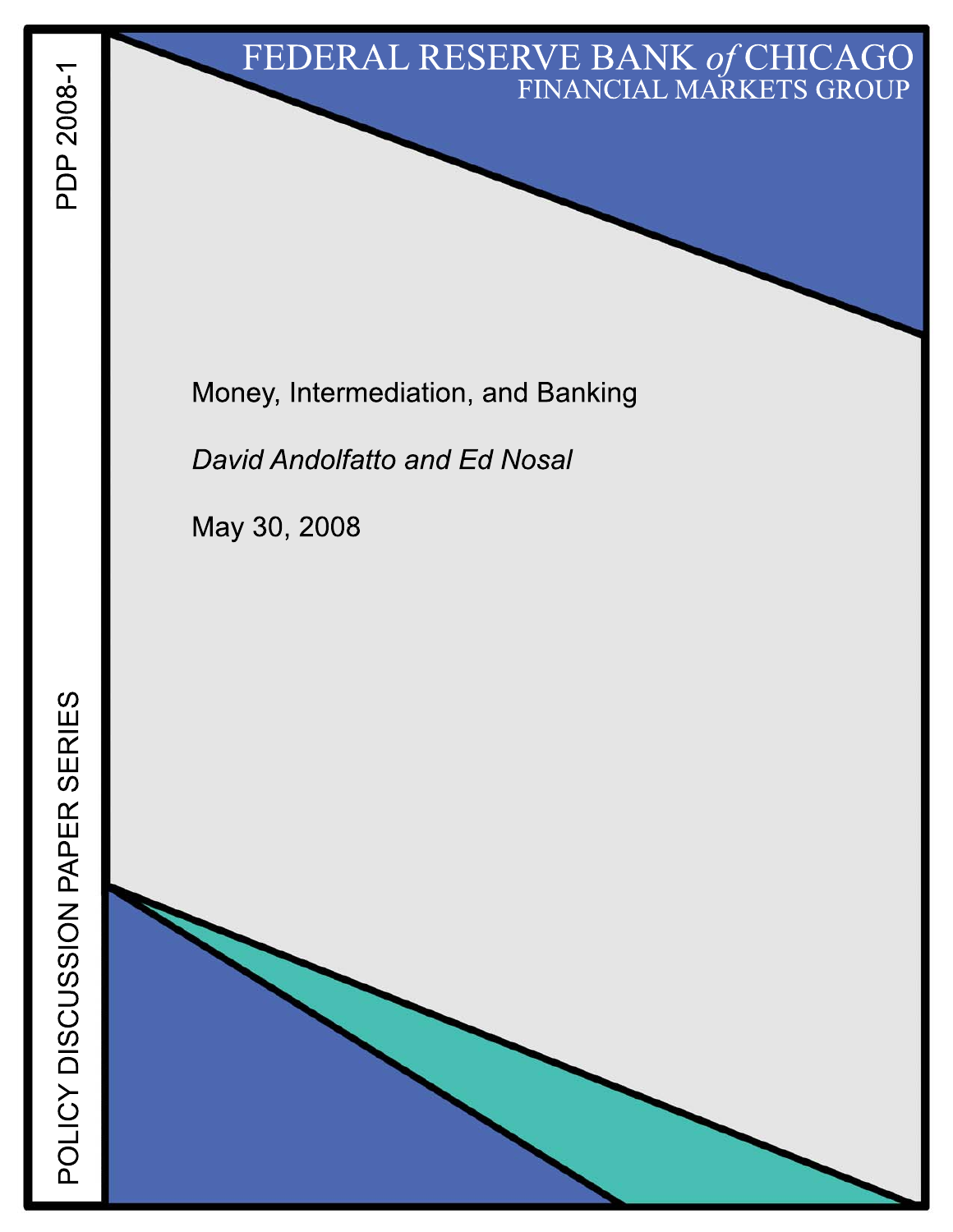# Money, Intermediation, and Banking

David Andolfatto<sup>†</sup> Ed Nosal<sup>‡</sup>

#### Abstract

The business of money creation is conceptually distinct from that of intermediation. Yet, these two activities are frequently—but not always—combined together in the form of a banking system. We develop a simple model to examine the question: When is banking essential? There is a role for money due to a lack of record-keeping and a role for intermediation due to the existence of private information: both money and intermediation are essential. When monitoring costs associated with intermediation are sufficiently low, the two activities can be separated from one another. However, when monitoring costs are sufficiently high, a banking system that combines these two activities is essential.

JEL Codes: E42, G21 Keywords: money, intermediation, banking

We would like to thank a referee for extremely perceptive and helpful comments and observations, as well as John Chant, David Laidler, Peter Rupert, Shouyong Shi, Bruce Smith, Nurlan Turdaliev, Steve Williamson, and Randy Wright for their comments on earlier drafts of this paper. We are grateful for the comments received on our presentations of this work at: Hitotsubashi University (Tokyo), the Institute for Advanced Studies (Vienna), the Institute for Monetary and Economic Studies (Bank of Japan), the Canadian Macro Study Group, Philadelphia Fed/University of Pennsylvania Monetary Economics Conference, and the Cleveland Fed Payments and Banking Workshop. This research was funded in part by Social Sciences and Humanities Research Council of Canada. The views expressed here do not necessarily reflect those of the Federal Reserve Bank of Chicago or of the Board of Governors of the Federal Reserve System.

<sup>&</sup>lt;sup>†</sup>Department of Economics, Simon Fraser University, Burnaby, British Columbia, Canada V5A 1S6, and Rimini Centre for Economic Analysis; email: dandolfa@sfu.ca

<sup>z</sup>Federal Reserve Bank of Chicago, 230 South LaSalle Street, Chicago, IL 60604-1413; email: ed.nosal@chi.frb.org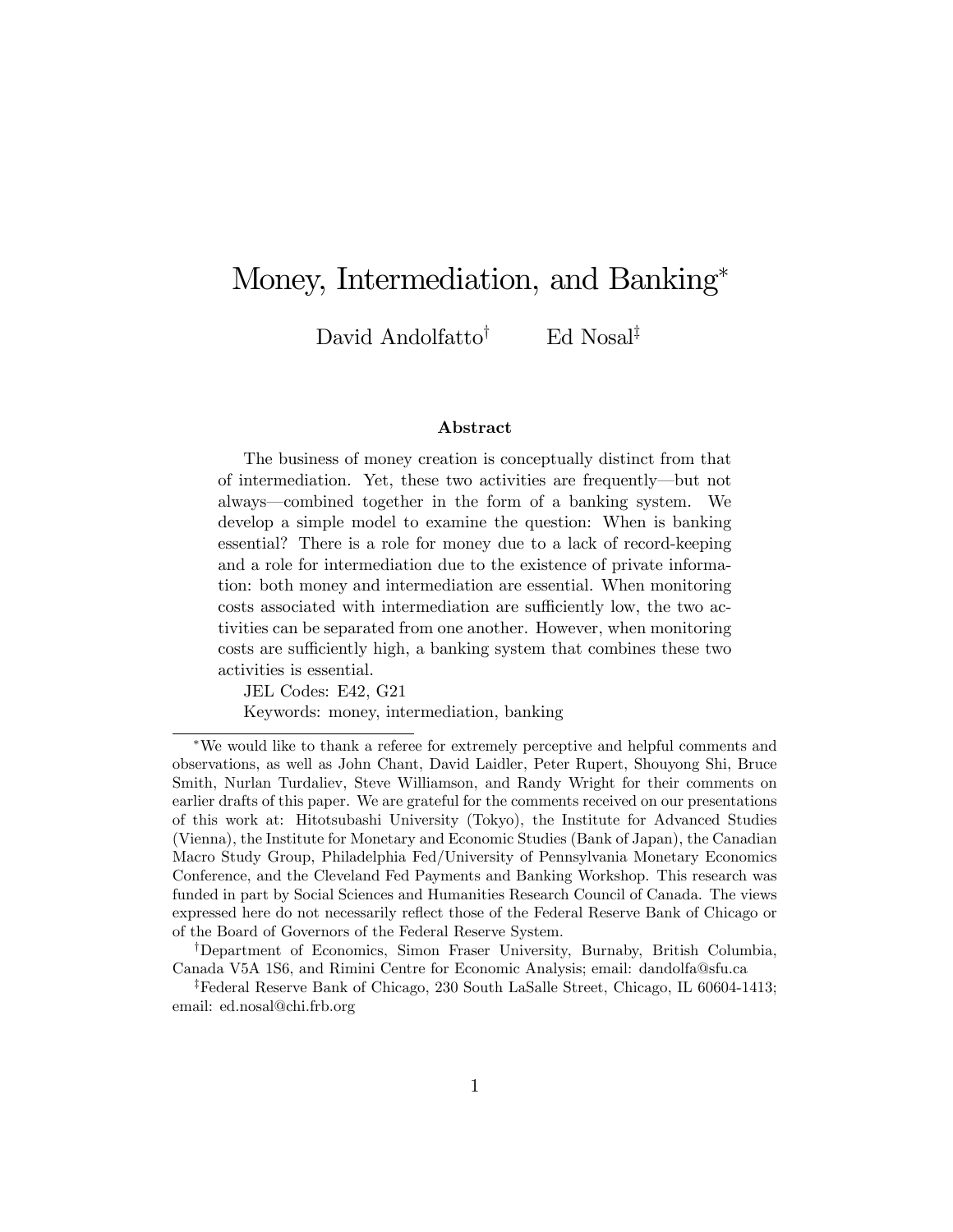#### 1 Introduction

We view a banking system as an institutional structure that combines two primary activities: liquidity provision and intermediation. We define liquidity provision as the supply of payments instruments and intermediation as the pooling, monitoring, and transformation of individual securities into alternative debt instruments. These two activities are conceptually distinct; a point highlighted by Friedman (1960), among others. In both theory and practice, liquidity provision can occur in the absence of intermediation and intermediation can occur in the absence of liquidity provision. Nevertheless, we frequently observe these two activities combined within agencies that are commonly called "banks" or institutional structures known as "banking systems.î That is, banks are unique among intermediated structures in that their liabilities are designed to be money. To the best of our knowledge, we are unaware of any theory that explains why banking—the way in which we define it here—might be *essential*.<sup>1</sup>

There is, of course, a large literature on the theory of banking. But for most of this literature, the term bank can be replaced with intermediary. For example, Diamond and Dybvig (1983) explain the emergence of intermediated structures. But as the liabilities of their intermediaries do not circulate, they do not Öt our deÖnition of a bank. In Cavalcanti and Wallace (1999) banks issue money that circulates in the economy, but they are not intermediaries. Berentsen, Camera and Waller (2007) examine a monetary economy in which a bank accepts deposits of cash and issues liabilities against cash reserves. However, in their model too, bank liabilities do not circulate. Similarly, in Smith (2003), banks are indistinguishable from, say, insurance companies as their liabilities do not circulate in any meaningful sense. Cavalcanti, Erosa and Temzelides (1999, 2005) examine models in which a subset of private agents issue liabilities backed by reserves of cash held at a clearinghouse. These agents resemble banks in that they accept cash deposits and issue liabilities that circulate. But their banks are not intermediaries; and hence, do not fit our definition of a bank. The same observation applies to the banks studied in He, Huang and Wright (2005).

Naturally, our review of the literature above should not be construed as

<sup>&</sup>lt;sup>1</sup>By banking being *essential* we mean that more desirable allocations can be achieved if the activities of liquidity provision and intermediation are performed jointly by one agency, relative to having each service supplied by separate entities.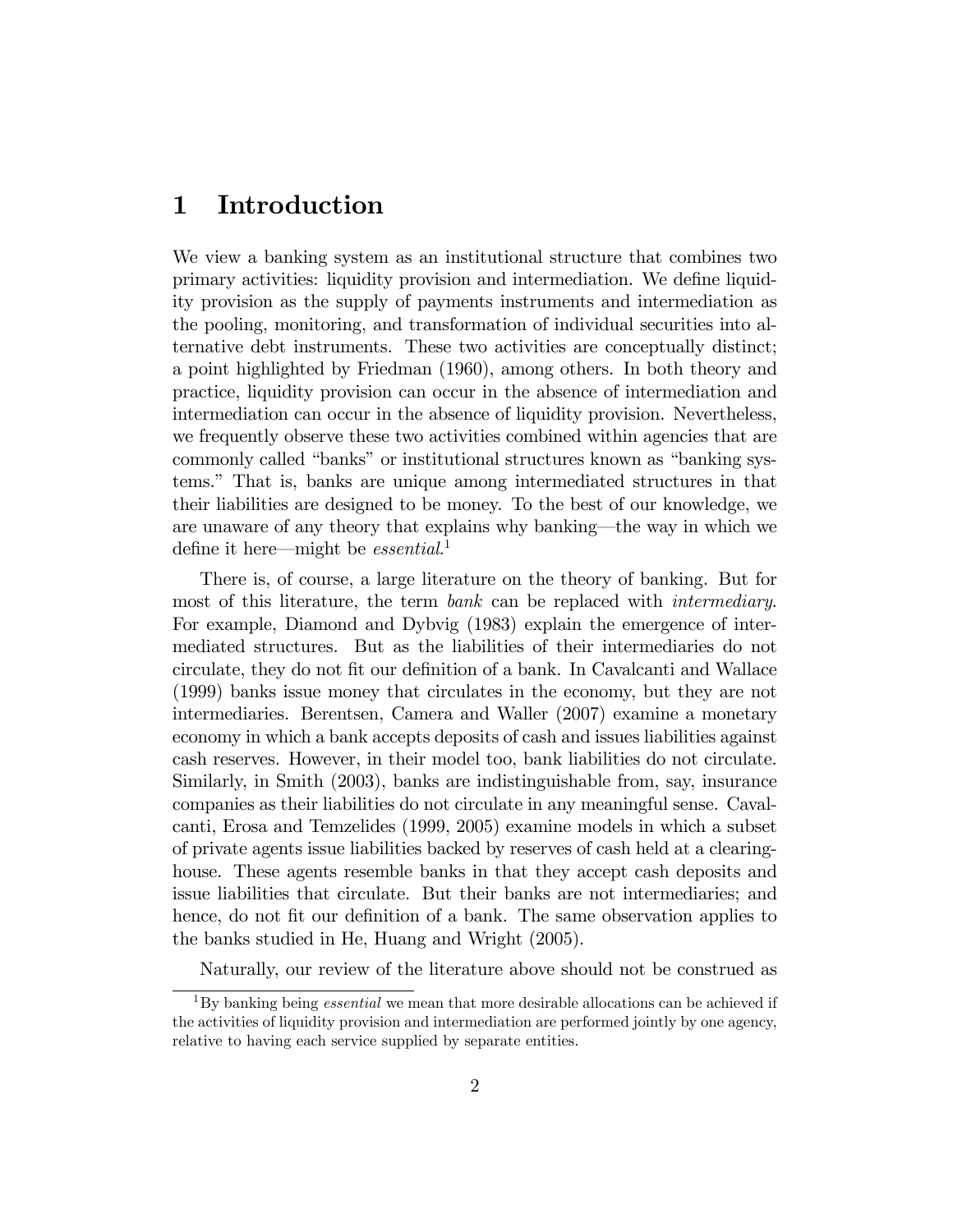criticism, as most of these papers do not focus on the question of whether a banking system is essential. To address the question that concerns us here, we take the following approach. First, we ignore any meaningful role for fiat money. While fiat money plays an important role in modern economies and arguably, in highly primitive ones—it seems clear that the development of banking and private money preceded the widespread use of governmentissued flat money (Hicks, 1989). Instead, we adopt a simple finite-horizon model, similar to Kiyotaki and Moore (2002), to introduce the need for a circulating medium. Moreover, to distinguish the business of banking from insurance, we abstract from insurance motives entirely by assuming riskneutral agents. Intermediation in our model is instead motivated by the need for a delegated monitor, along the lines of Diamond (1984) and Williamson (1986).

Our model emphasizes two key frictions, both of which feature prominently in the literatures on money and intermediation. The first friction is the absence of a public-access record-keeping technology. The second friction is private information over the returns that are realized across individual investment projects. In the absence of either friction, the economy functions perfectly well without anything that one might label as money or as a banking system. Absent a record-keeping device, a tangible medium of exchange is essential. When private information is introduced and monitoring is costly, an intermediated structure—a delegated monitor—is essential. It is not, however, entirely obvious why the services of liquidity provision and intermediation should be performed by the same agent (or agency). Our main result is that even when money and intermediation are both essential, banking is inessential when monitoring costs are sufficiently small. However, a banking system is essential when monitoring costs are sufficiently large.

## 2 The Benchmark Environment

There are three dates, three time-dated goods and three types of agents, all labeled  $i = 1, 2, 3$ . There are N agents of each type, where  $N > 1$  is a finite integer. A type-i agent prefers good i to good  $i-1$  (modulo 3), but receives no benefit from consuming good  $i + 1$  (modulo 3).<sup>2</sup> Preferences are linear

 ${}^{2}$ In what follows, we will suppress the "modulo 3" qualification.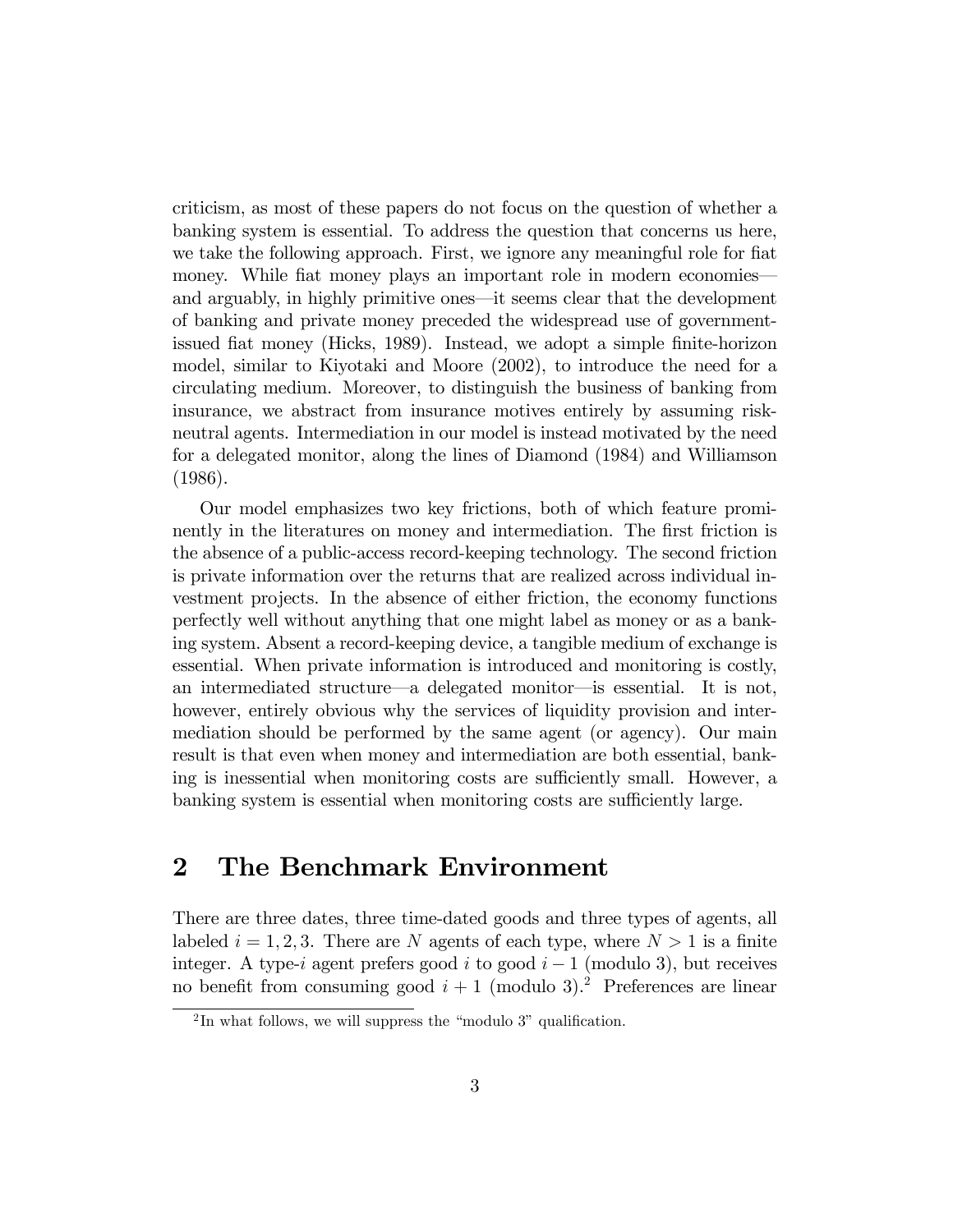and given by

$$
c_i+\varepsilon c_{i-1},
$$

where  $c_i$  represents good i consumption and  $0 < \varepsilon < 1$ .

Output is divisible and nonstorable. A type-i agent produces good  $i-1$ at date  $i-1$ . Production outcomes are random at the individual level, where agent is output realization—success or failure—is revealed at date  $i - 1$ . There is no aggregate uncertainty. In particular, at each date  $F$  agents fail to produce output, where  $0 \leq F \leq N$ . From an individual perspective,  $F/N$  represents the probability of failing to produce output. In the event of success, an agent produces  $y > 0$  units of output. Since there is no aggregate uncertainty, total output at each date is given by  $(1-\lambda)Ny$ , where  $\lambda \equiv F/N$ .

Throughout, we assume that type-1 agents have a commitment technology and that all other agents types do not. In the benchmark environment, we assume that individual outputs are observable and that there is a publicaccess record-keeping device. Later on, we modify this environment by first removing the public-assess record-keeping device, and then by assuming that individual outputs are private information. When output is assumed to be private information—in section 5—we will introduce a monitoring technology.

#### 3 The Ex Ante Efficient Allocation

Given our simple setup, the  $ex$  ante efficient allocation should be obvious. Since type-i agents value date i goods more than their own, a planner would allocate all date i output  $(1 - \lambda) Ny$  to type-i agents. Because agents are risk-neutral, each type-i agent is indifferent between mechanisms that, in expectation, deliver  $(1 - \lambda) y$  units of good i to him. Hence, an ex ante efficient allocation allows each agent to achieve an  $ex$  ante utility payoff equal to  $(1 - \lambda)y$ .

The implementation scheme described below builds on the fact that: [1] type-1 agents can commit; [2] output is observable; and [3] that there is a public-access record-keeping device. There are potentially many ways to implement the efficient allocation. Here is one. The allocation of good  $i$  is given by the following simple rule: the total amount of output surrendered to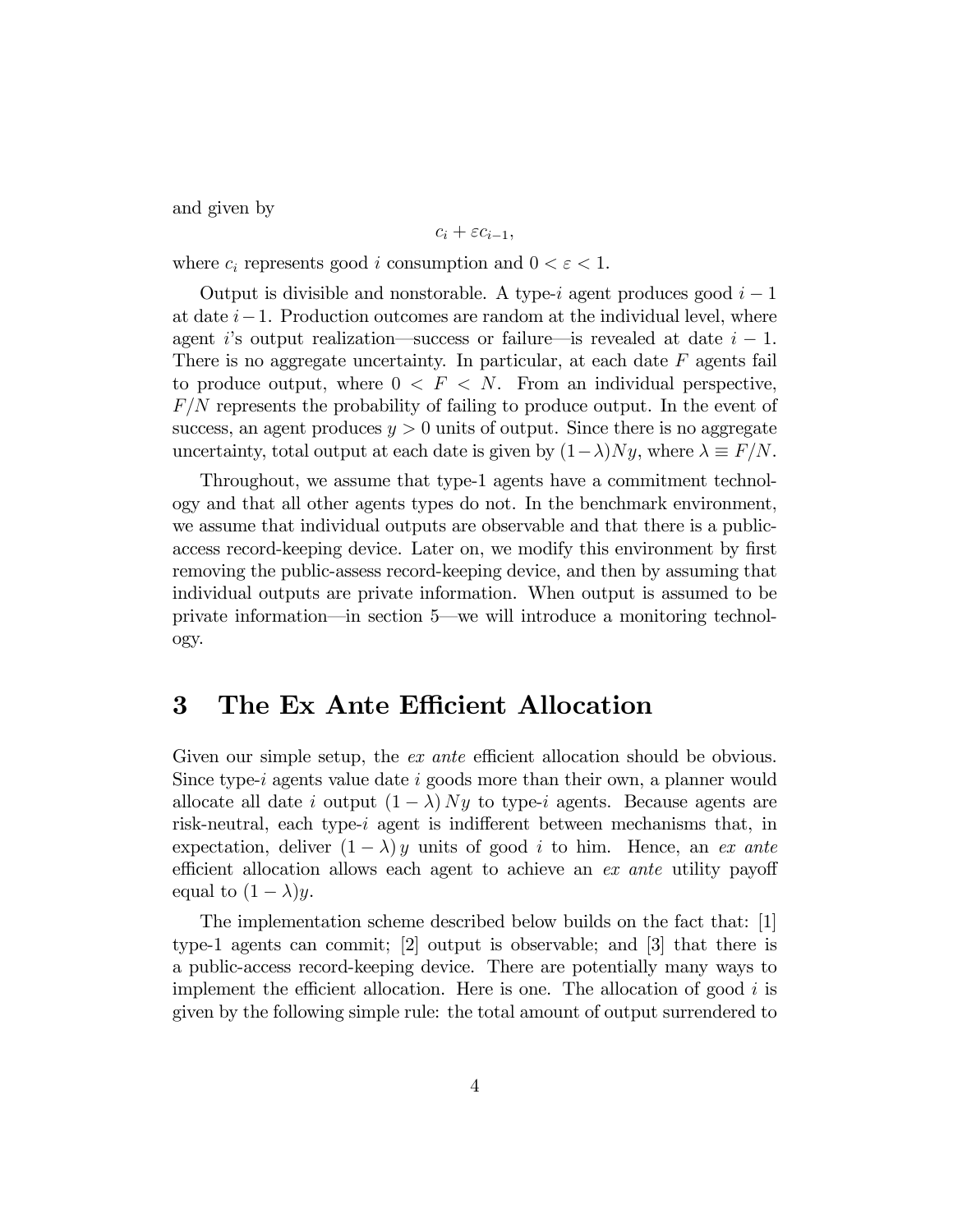a mechanism<sup>3</sup> at date 1 is equally divided among all type-1 agents; the total output surrendered to the mechanism at dates 2 and 3 is divided among the type-2 and type-3 agents, respectively, in proportion to output surrendered at dates 1 and 2. Agents play the following strategies: type-2 and type-3 agents surrender their output, if they have it, at dates 1 and 2, respectively; and, type-1 agents promise to surrender their output, if they have it, at date 3.

It is easy to see that the above allocation rule and strategies constitute an equilibrium. If all other agents play the proposed strategies, a type-2 or type-3 agent who defects by consuming his own output receives a payoff of  $\varepsilon y$ , which is less than the equilibrium payoff of y. And, since type-1 agents can commit, they will surrender their output at date 3.

#### 4 Lack of Record-Keeping

The allocation rule and strategies described above are infeasible if a publicaccess record-keeping device does not exist, since they rely on some form of public memory. For trade to occur, some sort of physical and noncounterfeitable object is needed, (Kocherlakota, 1998).

Standard monetary models feature an infinite horizon, a complete lack of record-keeping and no commitment. In these environments, trade is facilitated by objects that are Öat in nature, such as intrinsically useless and unbacked tokens. In contrast, our environment has a finite horizon with some limited commitment in the form of type-1 agents' ability to commit. Here, monetary exchange can work off the fact that a subset of agents can commit to redeem tokens. As we shall see below, whether these tokens are created by society and endowed to type-1 agents, or whether type-1 agents create tokens on their own is irrelevant in terms of implementable allocations. All that is necessary is that some monetary object exist.

Imagine, then, that each type-1 agent is endowed with a divisible, durable, and non-counterfeitable token. Consider the following allocation rules and strategies. The allocation rule for output is similar to that described above: the total amount of output surrendered to the mechanism at date  $i$  is divided

<sup>3</sup>A mechanism simply accepts and distributes output (and possibility other objects) according to a prescribed rule.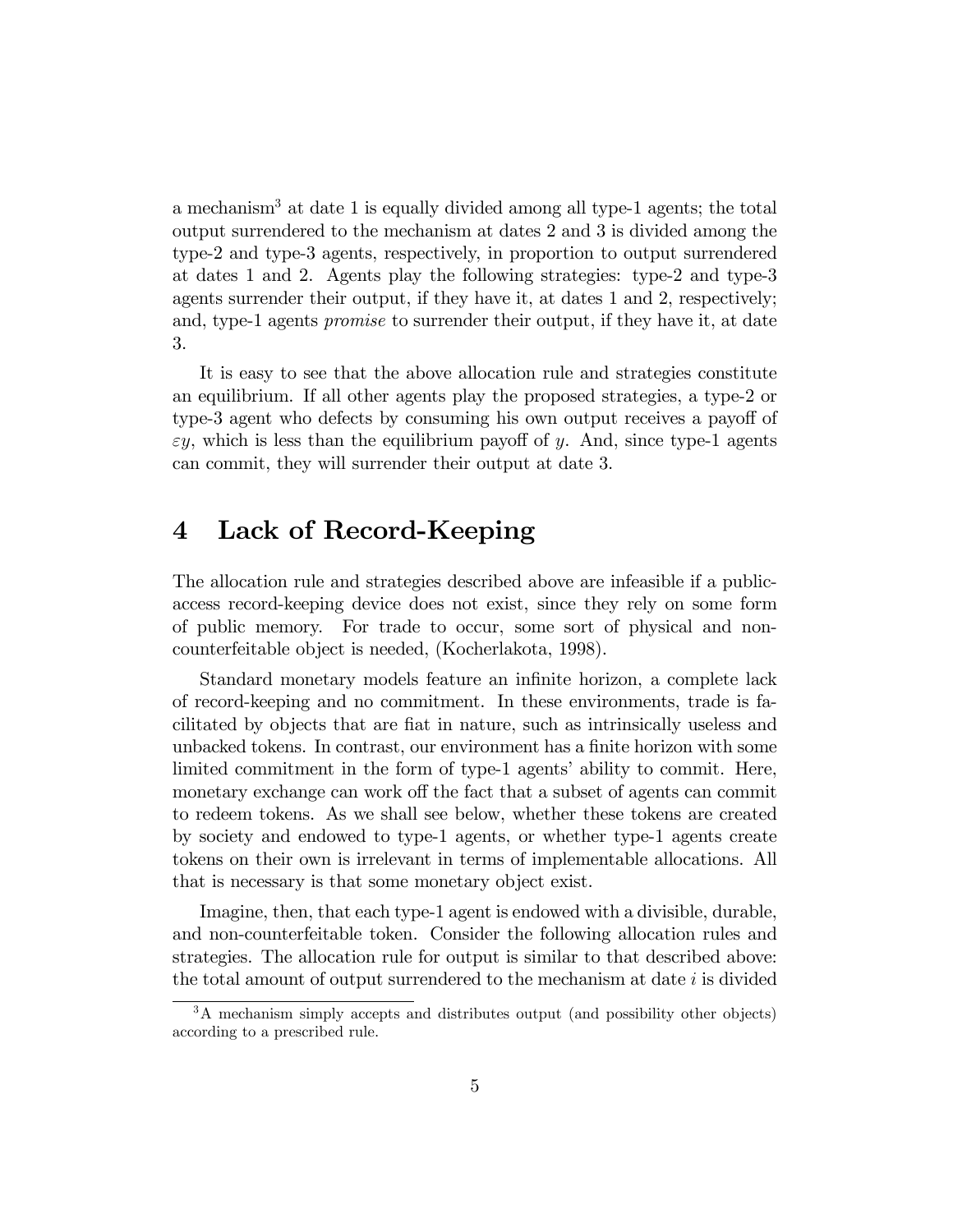among the type-i agents in proportion to the amount of tokens they surrender. The allocation rule for tokens is: at date  $i$  the total amount of tokens surrendered to the mechanism is divided among the type- $i+1$  agents in proportion to the output they surrendered. Agents play the following strategies. The strategy for tokens is: type-i agents surrender tokens at date i if they have them. The strategies for output are identical to the record-keeping environment: type-2 and and type-3 agents surrender their output, if they have it, at dates 1 and 2, respectively; and, type-1 agents promise to surrender their output, if they have it, at date 3.

The allocation rules and strategies have been constructed in a way that makes it transparent that, in equilibrium, the supply of tokens serves as a perfect substitute for the missing public-access record-keeping device. In particular, if any type-2 or type-3 agent consumes his output, then he will be unable to consume any of the date 2 or date 3 goods, respectively.

Before we proceed, some brief remarks on the fiat-like nature of money are in order. While the tokens in the equilibrium described above do not have any *explicit* backing, they are not really pure fiat instruments since type-1 agents commit to accept them as payment for their output. In this sense, tokens are de facto backed by some commitment power. Therefore, instead of endowing agents with tokens, we could alternatively assume that type-1 agents create them, with an explicit promise of to redeem them for output in the future if they have it, and then use the above strategies and allocation rules to implement an ex ante efficient allocation.<sup>4</sup> Under this interpretation,

<sup>&</sup>lt;sup>4</sup>From a date-3 perspective, tokens issued by type-1 agents will be heterogenous; some tokens are worth  $y$ —those issued by successful type-1 agents—and while others are worthless—those issued by unsuccessful type-1 agents. But given the allocation rules for tokens and goods, described above, the mechanism treats all type-1 money symmetrically. (We assume that agents surrendered their tokens before the output realizations are observed.) Implicitly, one can interpret the symmetric treatment of date-1 tokens as a form of intermediation. For example, suppose that at the beginning of date 3, all type-3 agents holding tokens, which are claims issued by type-1 agents, collectively pool them and issue new claims or tokens against them that give the holder proportional share of total output; this is done prior to the revelation of the type-1 agents' date 3 output realizations. Type-3 agents surrender output to the mechanism, type-3 agents (collectively) surrender the tokens issued by type-1 agents, and the mechanism distributes output in proportion to the type-3 tokens surrendered by type-3 agents. The act of the type-3 agents pooling the tokens issued by type-1 agents and then re-issuing new "riskless" tokens is the form of intermediation envisioned by Diamond (1984) and Williamson (1986). Note, however, that there is nothing fundamental about having a set of the type-3 agents acting as the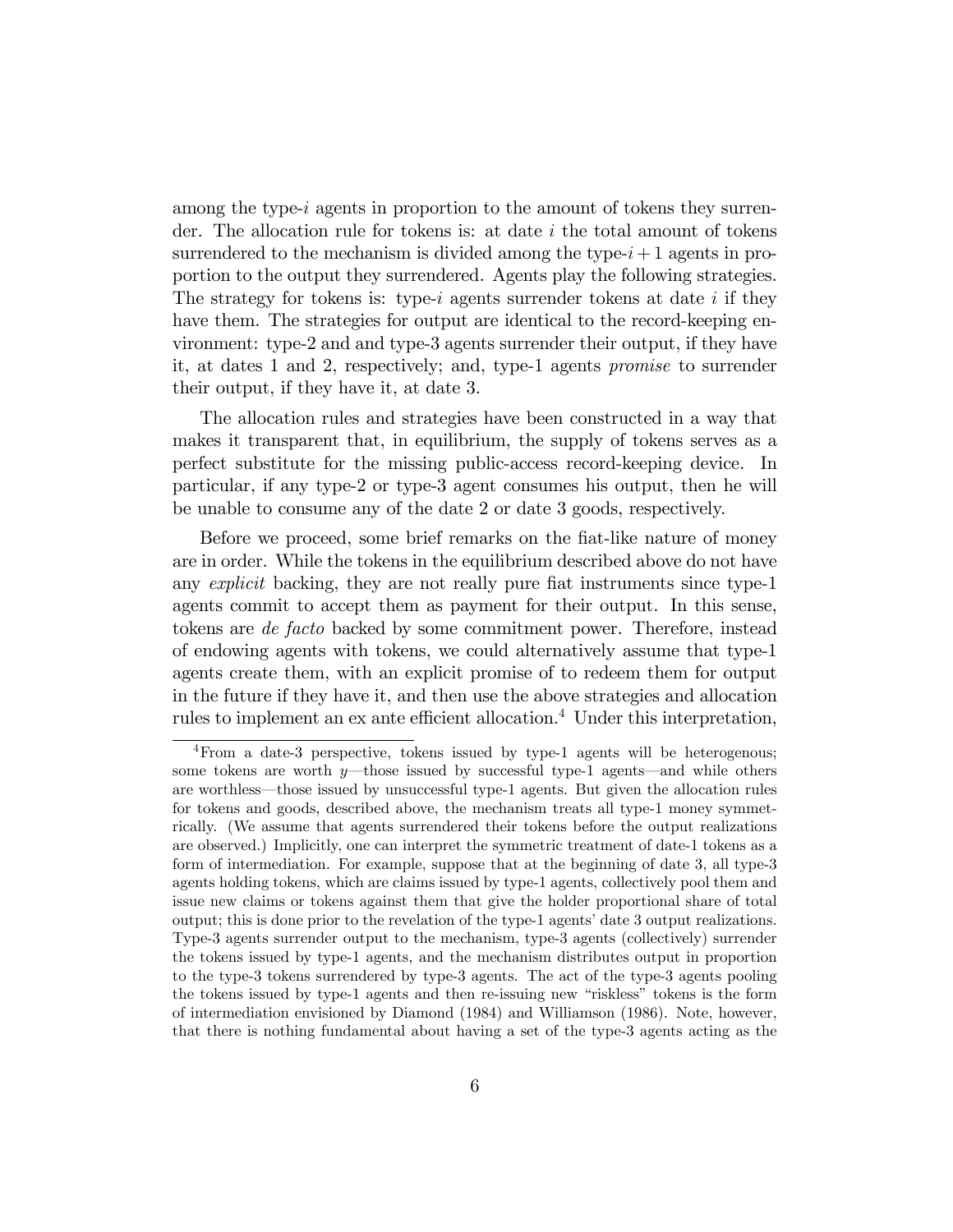tokens look a lot like inside money.<sup>5</sup>

### 5 Private Information

We now assume that each agent's production outcome is private information and that type-1 agents can commit only to what is publicly observable.<sup>6</sup> In this situation, the strategies and allocation rules described in the previous section no longer constitute an equilibrium. In particular, type-1 agents will always have an incentive to that claim their output is zero—since output is not publicly observable—and those who actually produce  $y$  will consume it. Without any further modifications to the environment, the only equilibrium is autarky.

Following Townsend (1979) and Williamson (1986), we introduce a costly monitoring technology. The technology works as follows. If a producing agent fails to surrender his output, then the actual level of production $\sim 0$  or  $y$ —can be revealed if he is monitored. The cost of monitoring a producing agent is  $\mu \geq 0$  utils. The monitoring cost can be shared or spread out over any number of agents. If, for example, M agents each expend  $\mu/M$  utils, then their combined effort allows them to monitor one producing agent. Individual monitoring costs, as well as the monitoring outcome, are observable.

It turns out that monitoring is relevant only at date 3, and that only type-1 and type-3 agents would ever have an incentive to monitor.<sup>7</sup> Type-3 agents may have an incentive to monitor because, in any equilibrium with trade, they are holding tokens (or inside money) that can be used to purchase the output they value. Note that because type-3 agents have no commitment

intermediary; in principle, type-1 or type-2 agents may also perform this task.

<sup>&</sup>lt;sup>5</sup>The notion of inside money here is similar to that in Cavalanti and Wallace (1999). In Cavalcanti and Wallace (1999) agents who are monitored can issue money. In our setup, we can re-interpret type-1 agents as being monitored and assume that there exists a court that enforces contracts on the based on observables. Furthermore, since type-2 and type-3 agents are not monitored, they are not subject to the enforcement mechanism.

<sup>&</sup>lt;sup>6</sup>If type-1 agents were able to commit unconditionally, then the introduction of private information has no effect on equilibrium outcomes. The assumption that  $(type-1)$  agents can only commit to what is observable is standard in the literature, e.g., Townsend (1979) and Williamson (1986).

<sup>7</sup>A type-2 agent would never monitor at date 3 since he does not value date-3 output and cannot commit to monitoring.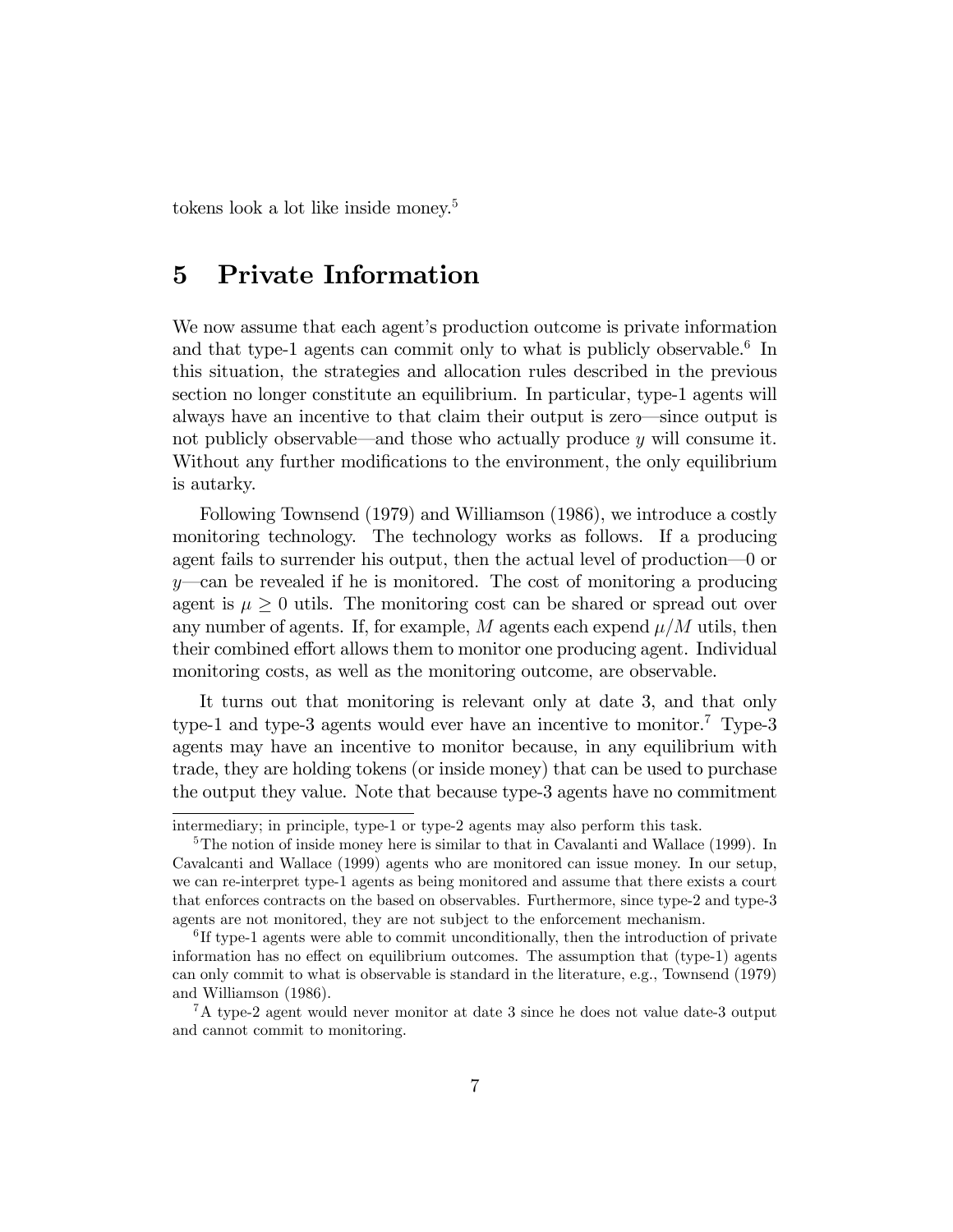power, their decision to monitor must be sequentially rational. In contrast, since type-1 agents can commitment, their decision to monitor (themselves) need not respect sequential rationality.

We will define an intermediary as a set of agents who collectively perform the task of monitoring.<sup>8</sup> Since type-2 agents do not have an incentive to monitor, they cannot be an intermediary.

#### 5.1 Type-3 Intermediation

In this section, we consider strategies that can be interpreted as giving rise to an institutional structure that separates money-issue and intermediation. More specifically, we assume that type-1 agents are responsible for creating the economy's monetary instrument and type-3 agents are collectively responsible for intermediation. In terms of the timing of events for type-3 intermediation, we assume that the decision to monitor or not is made *after* date-3 output is surrendered (by type-1 agents) and distributed (to type-3 agents). This timing serves to emphasize the fact that type-3 agents cannot commit to future actions.

Consider the following equilibrium strategies and allocation rules, most of which are identical to those described in the previous section. The allocation rule for goods at date i is to divide the total amount of goods surrendered to the mechanism at date i among the type-i agents in proportion to the amount of tokens they surrendered. The allocation rule for tokens divides the total amount of tokens surrendered to the mechanism at date  $i$  among the type- $i + 1$  agents in proportion to the amount of output surrendered at date i. The strategies for goods for type-i agents to surrender output if they have it. In addition, (i) at date 1, each type-1 agent creates a token that is redeemable for y units of date 3 output, if he has it; and (ii) successful

<sup>8</sup> In footnote 4, we motivated the symmetric treatment of tokens, issued by type-1 agents, at date 3 as a form of intermediation. Continuing this line of discussion, in an environment characterized by asymmetric information, if a group of agents transforms risky tokens issued by type-1 agents into riskless ones at date 3, they must also be willing to perform, or at least manage, the task of monitoring in the event that total output surrendered falls short of  $(1 - \lambda) Ny$ . So, the set of agents that are involved in transforming claims are also the set of agents who must manage monitoring. Since, without loss of generality, we assume that the mechanism treats all date-1 issued claims symmetrically, the set of agents who do the monitoring is the intermediary.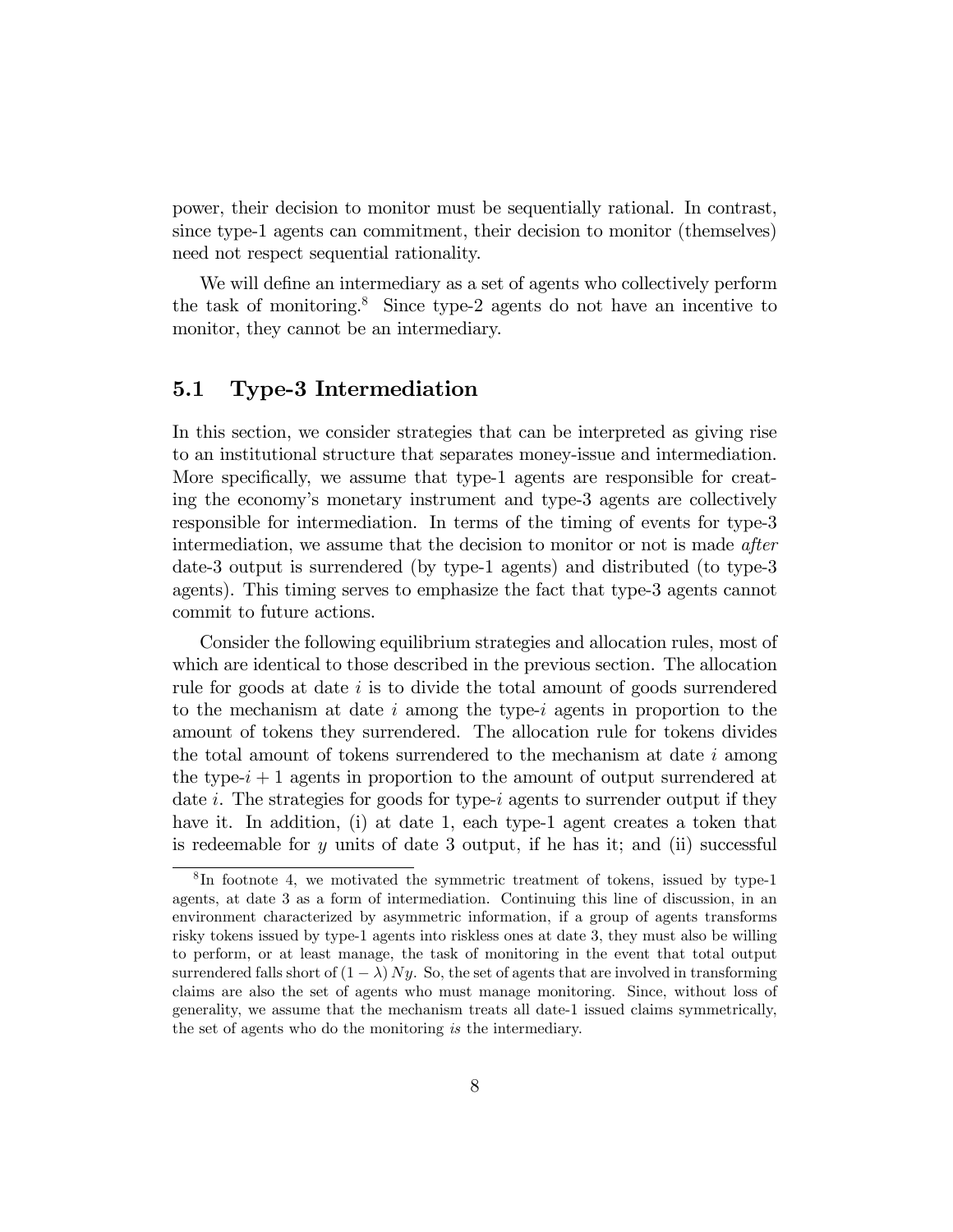type-3 producers who surrender tokens at date 3 monitor all type-1 agents who did not surrender output at date 3, if total date-3 output surrendered is less than  $(N - F)$  y; otherwise they do not monitor anyone.

The interesting questions to examine here are: [1] will successful type-1 producers surrender their output at date 3?; and [2] will type-3 agents monitor if total date 3 output falls below  $(N - F) y$ ? Since we are interested in implementing a truth-telling equilibrium, let us suppose that all successful type-1 agents surrender their output at date 3, and then examine whether, conditional on this behavior, any individual type-1 agent has an incentive to withhold his output. Note that such a deviation will be profitable if there is even the smallest chance that the deviating type-1 agent escapes monitoring. Therefore, any equilibrium requires that if total output is less than  $(N - F) y$ , then any agent who does not surrender output is monitored with probability one.<sup>9</sup>

Suppose then that a successful type-1 agent does not surrender his output at date 3. The above strategies imply that type-3 agents with tokens will monitor all of the  $F+1$  type-1 agents who did not surrender output. In this case, the cost of monitoring is  $\mu(F + 1)/(N - F)$  utils for each type-3 agent who monitors. This monitoring activity will recover  $y$  units of the "hidden" output.

Whether type-1 agents have an incentive to surrender output depends on whether the delegated monitors finds it sequentially rational to monitor in the event of a defection. Let  $U_3^m$  denote the expected payoff to monitoring and  $U_3^n$  denote the expected payoff to not monitoring. Then,

$$
U_3^m = y - \mu \left( \frac{F+1}{N-F} \right)
$$

and

$$
U_3^n = \left(\frac{N - F - 1}{N - F}\right)y.
$$

Hence, type-3 agents will decide to monitor if  $U_3^m \geq U_3^n$ , and  $U_3^m \geq U_3^n$  if and only if

$$
y \ge \mu (F + 1) = \mu (\lambda N + 1).
$$

<sup>&</sup>lt;sup>9</sup>Implicitly, we assume that sequential monitoring of type-1 agents is not possible. Allowing for this changes a bit of the arithmetic, but not our main conclusions.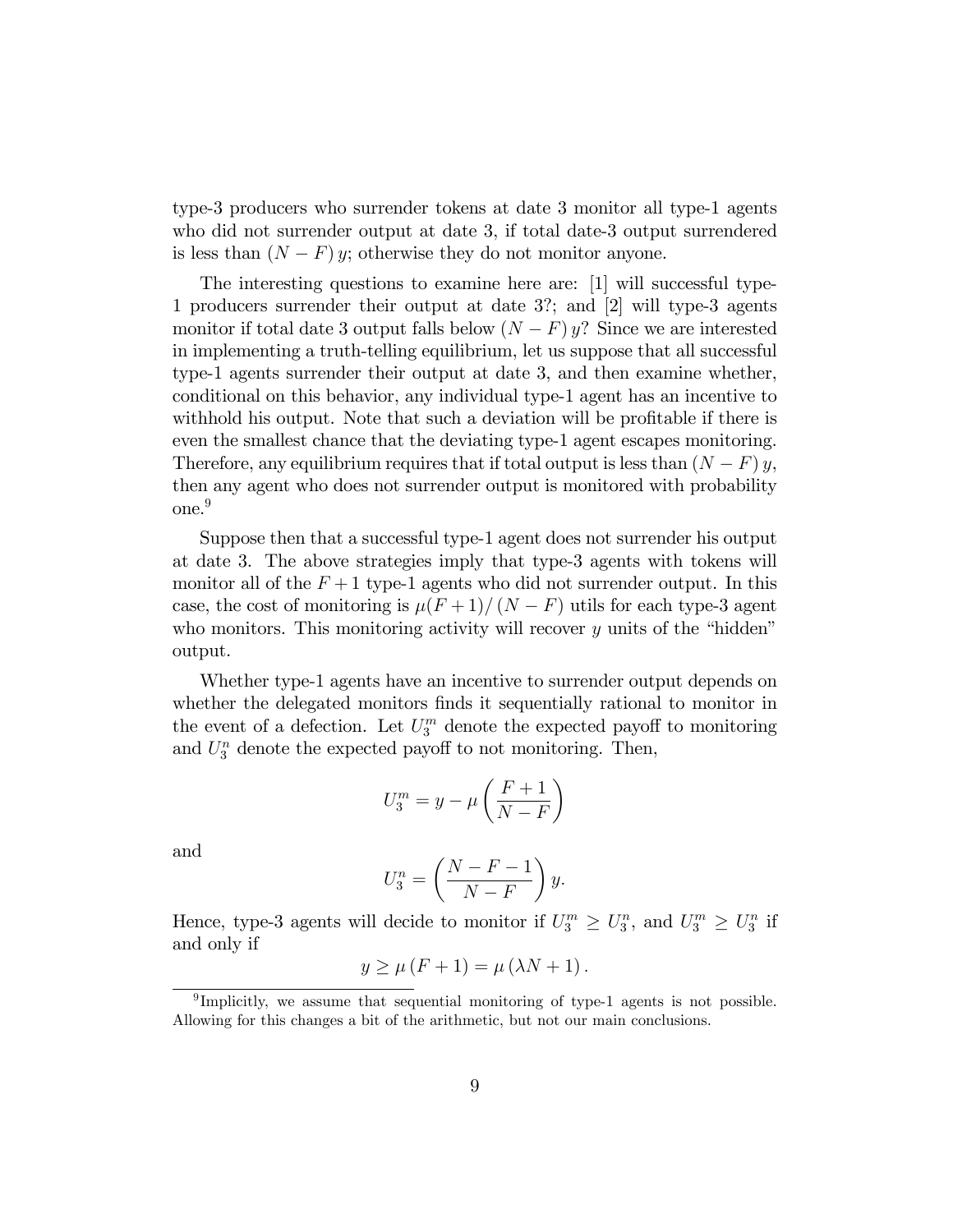This inequality is obviously satisfied if  $\mu = 0$ ; but in general, we can define a reservation monitoring cost  $\mu^*$  such that  $y \equiv \mu^* (\lambda N + 1)$  or

$$
\mu^* = \left(\frac{y}{\lambda N + 1}\right). \tag{1}
$$

We can conclude that monitoring by type-3 agents with money will be sequentially rational for any  $\mu \in [0, \mu^*]$ .<sup>10</sup> Hence, if  $\mu$  is sufficiently small in this sense, then conditional on all other successful type-1 producing agents surrendering their output, a successful type-1 producing agent will not have an incentive to hide his output. In other words, the  $ex$  ante efficient allocation can be implemented under an institutional arrangement that separates the businesses of the money-issue from intermediation. Hence, a banking arrangement is not essential. If, however,  $\mu > \mu^*$ , then the *ex ante* efficient allocation cannot be implemented under such an arrangement.

#### 5.2 Type-1 Intermediation: Banking

Since type-1 agents can commit, the monitoring/intermediation function can simply be delegated collectively to them. That is, when the type-1 agents create their tokens (or liabilities) at date 1, they also commit to monitoring all type-1 agents who do not surrender output at date 3, in the event that aggregate output falls short of  $(N - F)y$ . Since this threat of monitoring is credible, no type-1 agent has an incentive to hide output at date 3; any hidden output will ultimately be discovered and confiscated. Hence, in equilibrium, no monitoring will occur and the  $ex$  ante efficient allocation can be implementable regardless of the size of  $\mu$ .

In the stark environment that we consider, a banking arrangement weakly dominates an institutional arrangement that separates the businesses of moneyissue and intermediation over the entire parameter space and strictly dominates for parameter configurations  $(y, \mu, \lambda, N)$  that satisfy  $y < \mu (\lambda N + 1)$ . It is in these latter cases that we say that banking is essential.

It is interesting to note that  $\mu^*$  is a decreasing function of N, see (1). It is tempting to interpret  $N$  as a measure of population size. If this is the case,

<sup>10</sup>Suppose only a subset of type-3 agents with tokens decide to monitor after they observe the amount the amount of output is  $(N - F - 1) y$ . Owing to the linearity of preferences, the condition for monitoring for any subset of the type-3 agents with tokens is also given by condition (1).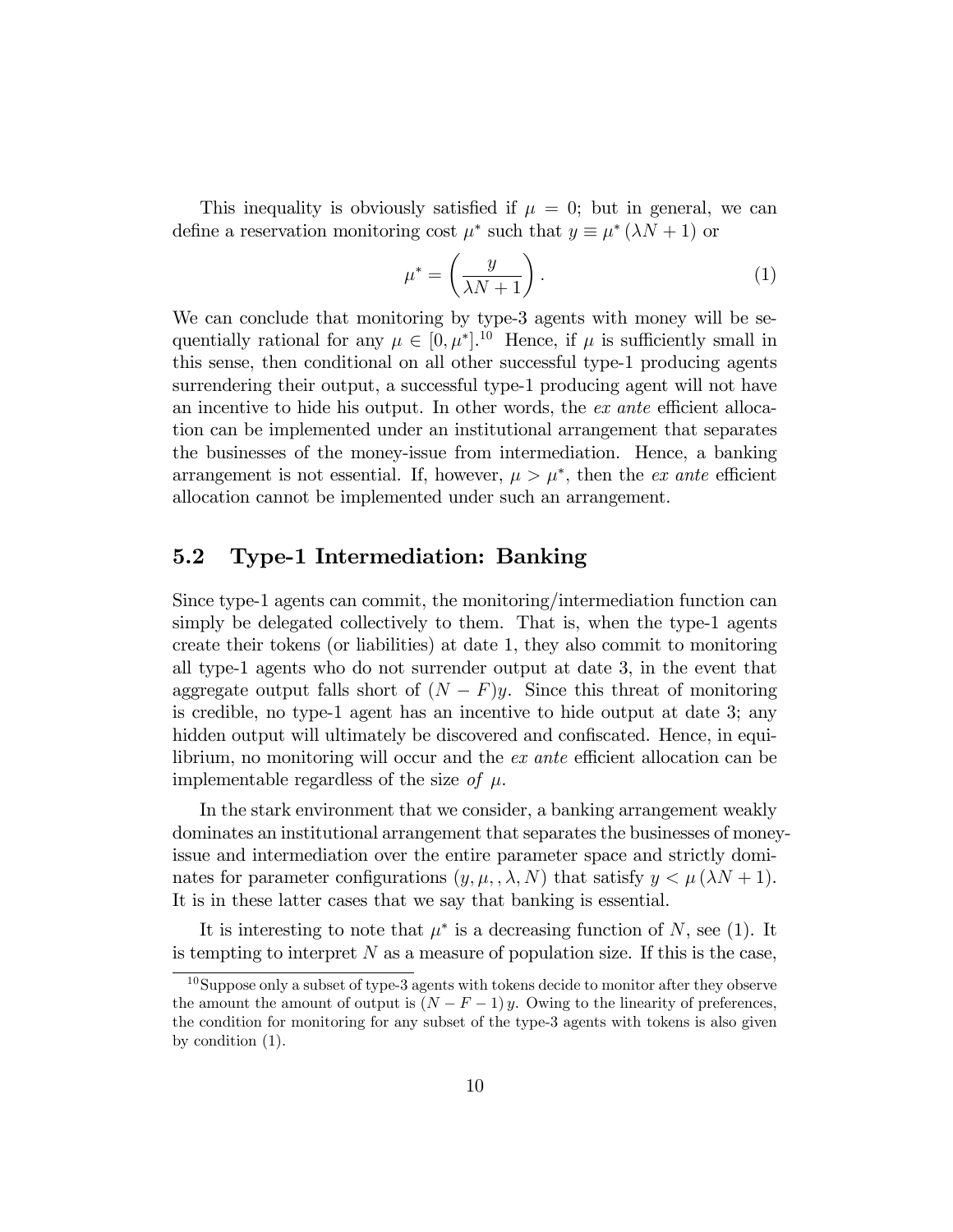then the model has a nice implication that banking arrangements are likely to be more prevalent in larger economies (ceteris paribus, of course). The model also suggests that banking arrangements are likely to be more prevalent in environments where monitoring costs are high and/or the probability of failure is high, relative to the return to investment. The parameter  $\mu$  reflects the difficulty of acquiring information—say, in a bankruptcy proceeding and there is some reason to believe that this parameter may increase over time as economic relationships and accounting practices grow in complexity.

### 6 Discussion

Our model is able to capture some, but certainly not all, aspects of the development of money and banking in history. First, our model is consistent with the idea that anyone with a capacity to issue money will endeavor to do so to meet the demand for liquidity. Absent legal restrictions prohibiting the practice of small note issue, this type of behavior is prevalent throughout recent history. For example, Bodenhorn (1993) quotes an Italian General Secretary of the Banco D'Italia how, prior to 1874, "everyone was issuing notes, even individuals and commercial firms; the country was overrun with little notes of  $50, 25,$  and  $20$  centimes issued by everyone who liked to do so." The author also notes that when state legislation banned U.S. banks from issuing notes of less than \$5, railroad companies, public houses, merchants and even churches filled the void with their own notes. Even Adam Smith  $(1937, pp. 305–313)$  noted, with some disapproval one might add, how small notes drove specie from the country.

One aspect of history that our model cannot account for is the widespread regulatory efforts that were expended to prohibit private small note issue. One common argument was that holders of a few small notes had little incentive to expend real resources on monitoring or determining authenticity. Even those holding large quantities of notes may have had little incentive to monitor, since others might have incentive to free-ride on their efforts. But as Bodenhorn (1993, pg.822) reports, in antebellum America, at least, independent businessmen known as note brokers made markets in banknotes; at the same time providing information and monitoring services. This institutional setup bears some resemblance to the one that emerges in our model where money-issue is separated from monitoring.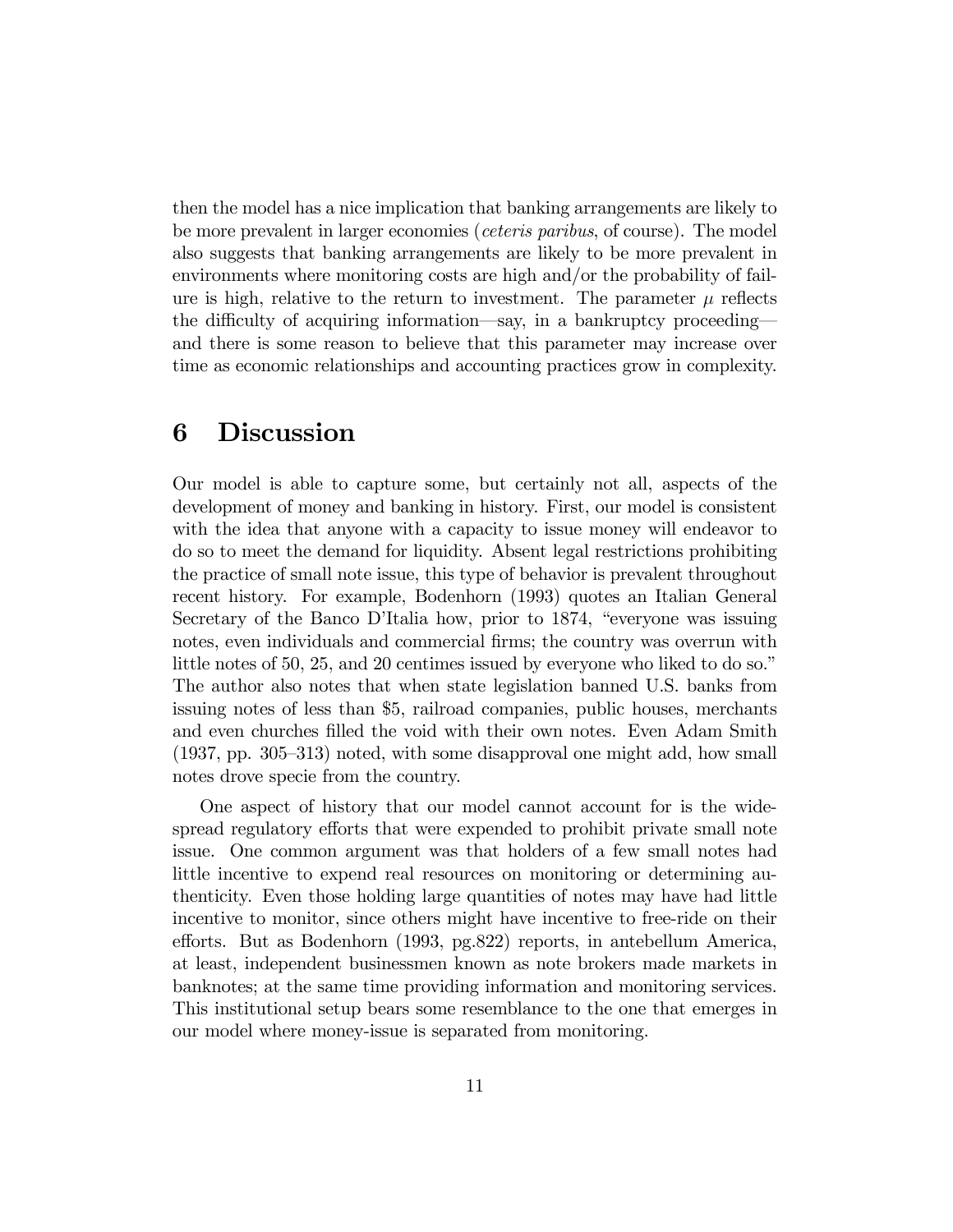What, then, of the emergence of banking arrangements? The interpretation that we offer here is not with respect to the emergence of agencies often referred to as banks per se; but rather, the emergence of what one might call a banking system, broadly defined to include regulatory agencies. As noted by Klein (1974), many early U.S. banks became members of private certifying and monitoring agencies, which performed some of the functions similar to modern central banks. A famous example is the Suffolk banking system, e.g., see Smith and Weber (1999). In an interesting paper, Gorton and Mullineaux (1987) argue that the capacity of private note brokers to monitor and control the behavior of bank managers was increasingly eroded as demand deposits came to supplant bank notes during the nineteenth century. While our model is not rich enough to distinguish between bank notes and demand deposits, this historical development can be thought of manifesting itself as an increase in our model parameter  $\mu$ , and hence, an increase in the likelihood of the emergence of banking.

#### 7 Conclusion

We describe an environment where, absent record-keeping, money is essential. Whether this money takes the form of a fiat token or of an explicitly backed private liability is indeterminate, although we do argue that a flat token in conjunction with type 1 agents' promises to surrender output amounts to inside money. Either way, however, a specific subset of agents must initially be in possession of the monetary instrument; whether it is endowed to them, or whether they create it themselves, is irrelevant.

When the environment is further modified by assuming that idiosyncratic production shocks are private information and that such information can only be revealed through costly monitoring, some form of intermediation is essential. This is to say that it becomes essential for some group of agents to agree collectively monitor the issuers of some pool of securities. But it is not obvious if it matters who these agents are. If monitoring costs are sufficiently small—in the sense that  $\mu \leq \mu^*$ —then the monitoring function can be delegated either to those who issue the money or to those who are ultimately in a position to redeem it. On the other hand, if monitoring costs are sufficiently high—in the sense that  $\mu > \mu^*$ —then it is essential that the monitoring function is delegated to those agents responsible for creating the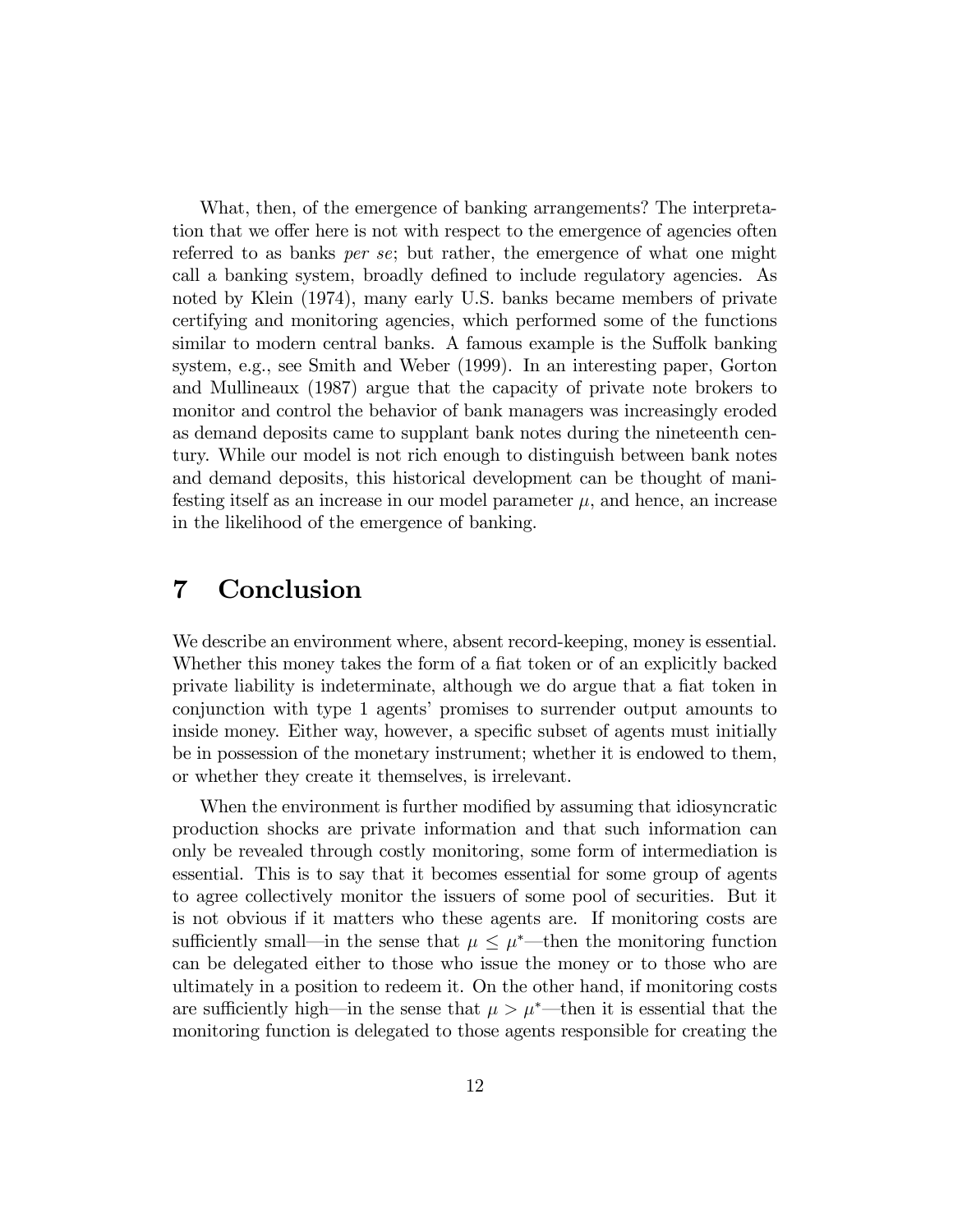economy's monetary instrument.

While our model is very simple, it arguably allows us to interpret some aspects of the development of money and banking in recent history. As such, the basic ideas embedded within the model may serve to develop a richer class of models designed to explain more complicated aspects of the way payments systems are organized and regulated.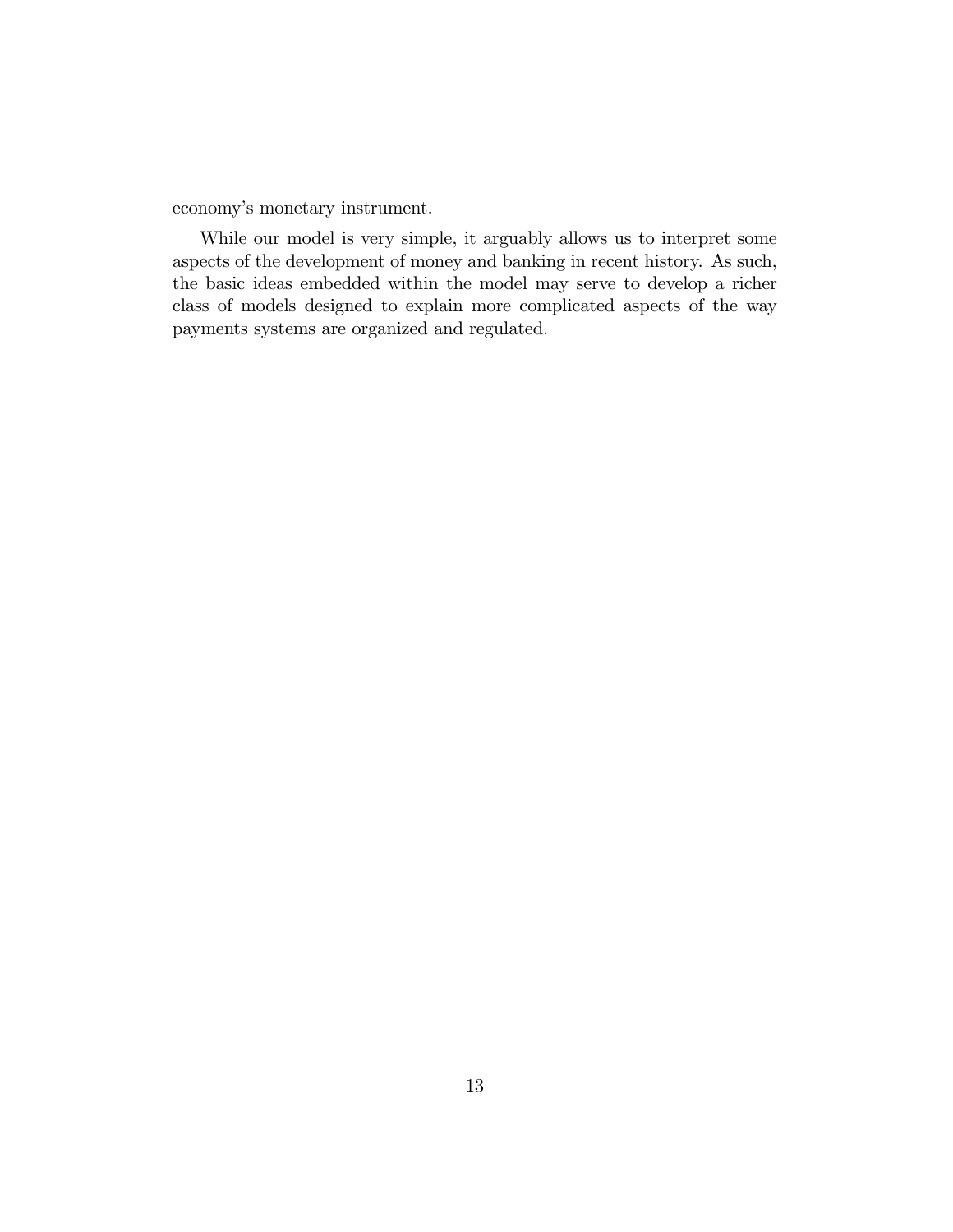#### 8 References

- 1. A. Berentsen, G. Camera and C. Waller, Money, credit and banking, Journal of Economic Theory, 127 (2007), 171-195.
- 2. H. Bodenhorn, Howard (1993). Small-denomination banknotes in antebellum America, Journal of Money, Credit, and Banking, 25 (1993), 812–827.
- 3. R. Cavalcanti and N. Wallace (1999), Inside and outside money as alternative media of exchange, Journal of Money, Credit, and Banking,  $31$  (1999), 443–457.
- 4. R. Cavalcanti, A. Erosa and T. Temzelides, Private money and reserve management in a random matching model, *Journal of Political Econ*omy, 107 (1999), 929–945.
- 5. R. Cavalcanti, A. Erosa and T. Temzelides, Liquidity, money creation and destruction, and the returns to banking," International Economic  $Review, 46 (2005), 675-706.$
- 6. D. Diamond, Financial intermediation and delegated monitoring,"  $Re$ view of Economic Studies, 51 (1984), 393-414.
- 7. D. Diamond and P. Dybvig (1983). Bank runs, deposit insurance and liquidity, Journal of Political Economy, 91 (1983), 401-419.
- 8. G. Gorton and D. Mullineaux, The joint production of confidence: endogenous regulation and nineteenth century commercial-bank clearinghouses, Journal of Money, Credit, and Banking,  $19(1987)$ ,  $457-468$ .
- 9. P. He, L. Huang and R. Wright, Money and banking in search equilibrium, International Economic Review,  $46$  (2005), 637–670.
- 10. J. Hicks, A market theory of money, Oxford: Clarendon Press, (1989).
- 11. M. Friedman, A program for monetary stability, New York, Fordham University Press, (1960)
- 12. B. Klein, The competitive supply of money, Journal of Money, Credit, and Banking,  $6(1974)$ ,  $423-453$ .